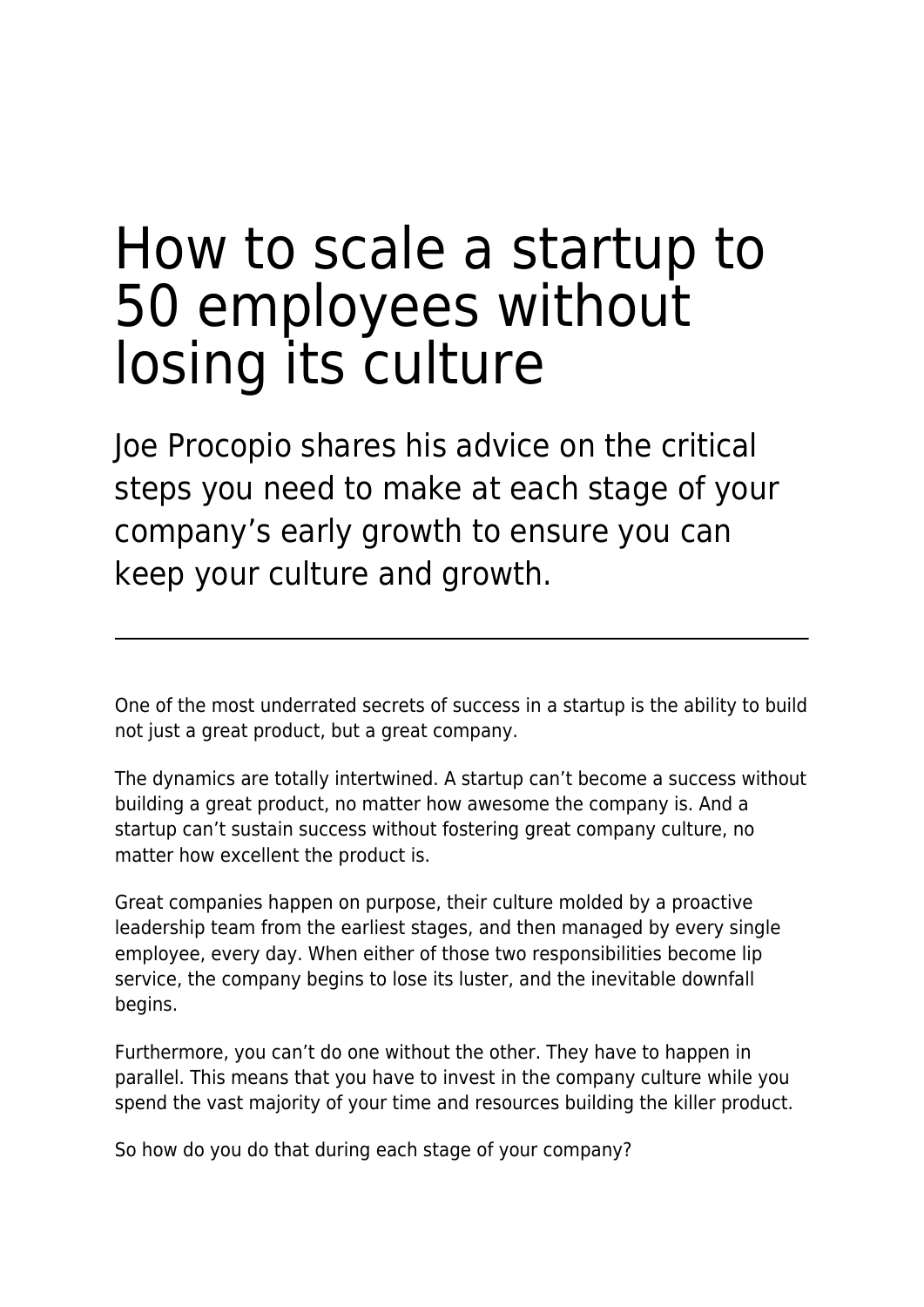## **The critical hiring stage: Employees one through 10**

The first 10 people you bring onboard will dictate the company culture for the next 20 to 50. I can't overstate the importance of getting these hires 100% right. In fact, I'd go so far as to say the road to success is littered with companies that couldn't find 10 critical hires.

By critical hire, I simply mean: Do they exude the vision you have for your company? And not just now, but will they continue to contribute toward your mission for the next three or five years? Are they going to grow with you or are they going to get left behind when the tornado hits?

Some common mistakes founders often make early: Representing your vision doesn't mean being like you. A company made up of 10 me's would fail spectacularly. I need people who are different than me and better than me.

Also, never let culture trump talent, but one thing I won't do is work with someone who I don't believe is a good person. I know "good person" is subjective, and I don't mean someone who is completely straight-edge, but you always run into that ridiculously talented developer or salesperson or marketer who is just a jerk to others. This will wind up doing more cultural damage than financial good every time. It just makes solid business sense to not hire someone rude or exceptionally difficult, no matter what skills they bring to the table.

Then, take your time with each hire and don't panic. I once spent so long trying to decide between two people that both of them found different jobs while I was deciding. I assume they are having stellar careers because they were both very sharp. But looking back on it, I would do it the same way all over again. I'd rather do without than make an early hire who isn't the right fit.

Now, that said, you also need to do a cultural gut check every time you pass on a candidate. Was it the candidate that wasn't a fit? Or does the culture need to accommodate a broader cast of the net?

#### Read also

[How to avoid the common mistakes startups make when](https://www.maddyness.com/uk/2020/01/23/common-mistakes-startups-make-when-hiring/) [hiring](https://www.maddyness.com/uk/2020/01/23/common-mistakes-startups-make-when-hiring/)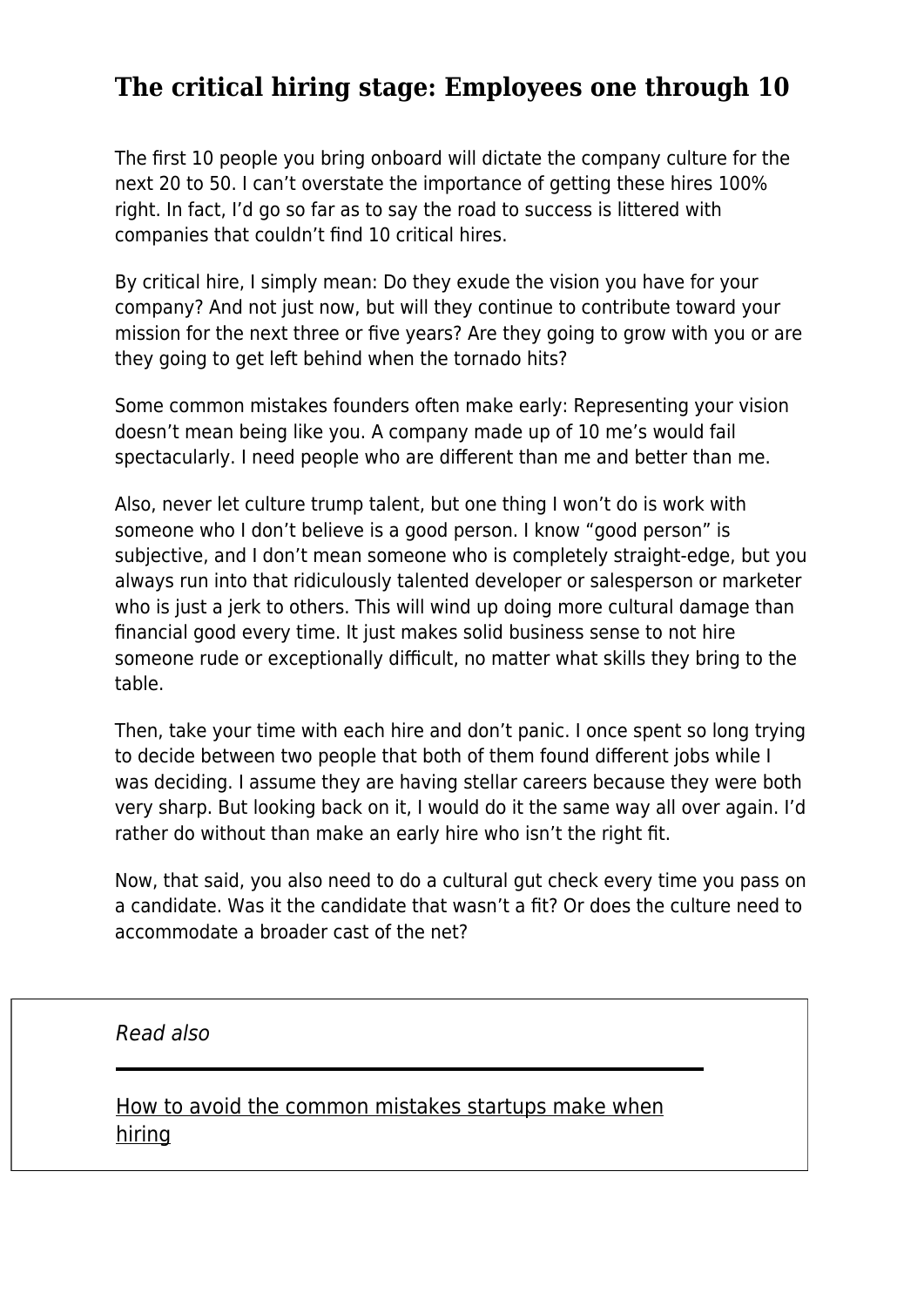## **From clubhouse to company: Employees 10 through 20**

Between 10 and 20 employees, you're moving from what feels like a club to something that looks like an actual working company. You'll start to need formal language and mechanisms to get a larger team running smoothly. It's what I call the Rule of 10 because 10 is the maximum size of a working team that doesn't need a playbook to execute.

Ten people can have their own informal processes, unspoken language, and natural chemistry. After 10, you need guides, rules, and documentation. I'm not talking about corporate overkill, but small, reactive steps: conference rooms need to be booked, people working remotely require guidelines, a vacation policy has to be set, and things like that.

The approach is custom and reactive. You wait until something breaks, but you don't just patch it — you fix it immediately and permanently. You still want that clubhouse feel, but you'll need those formalizations in place so the clubhouse doesn't turn into a locker room.

I'd recommend having a company meeting when you get to 10 people, going over the things everyone should and shouldn't do. I'm not judging what kind of clubhouse you've started, but if you're the 11th, 15th, or 18th hire, you can be made to feel like an outsider pretty quickly. Make sure this never happens.

It's also time to start proactively managing the morale and engagement of the employees. Build in feedback systems to start collecting info on what's working and what's not. Make sure those feedback systems get used. If you're not getting feedback, that doesn't mean that everybody is happy, it means the system isn't working. So find a new one.

Speaking of formalizing, you'll want to turn those spur-of-the-moment happy hours into actual team-building events. And I don't mean a ropes course or a trust fall session, but actual fun things scheduled during work hours so everyone will attend without feeling like it's requiring them to sacrifice their personal lives to succeed at work.

Read also

[The workspace experience: interview with Kursty Groves](https://www.maddyness.com/uk/2020/07/16/the-workspace-experience-interview-with-kursty-groves/)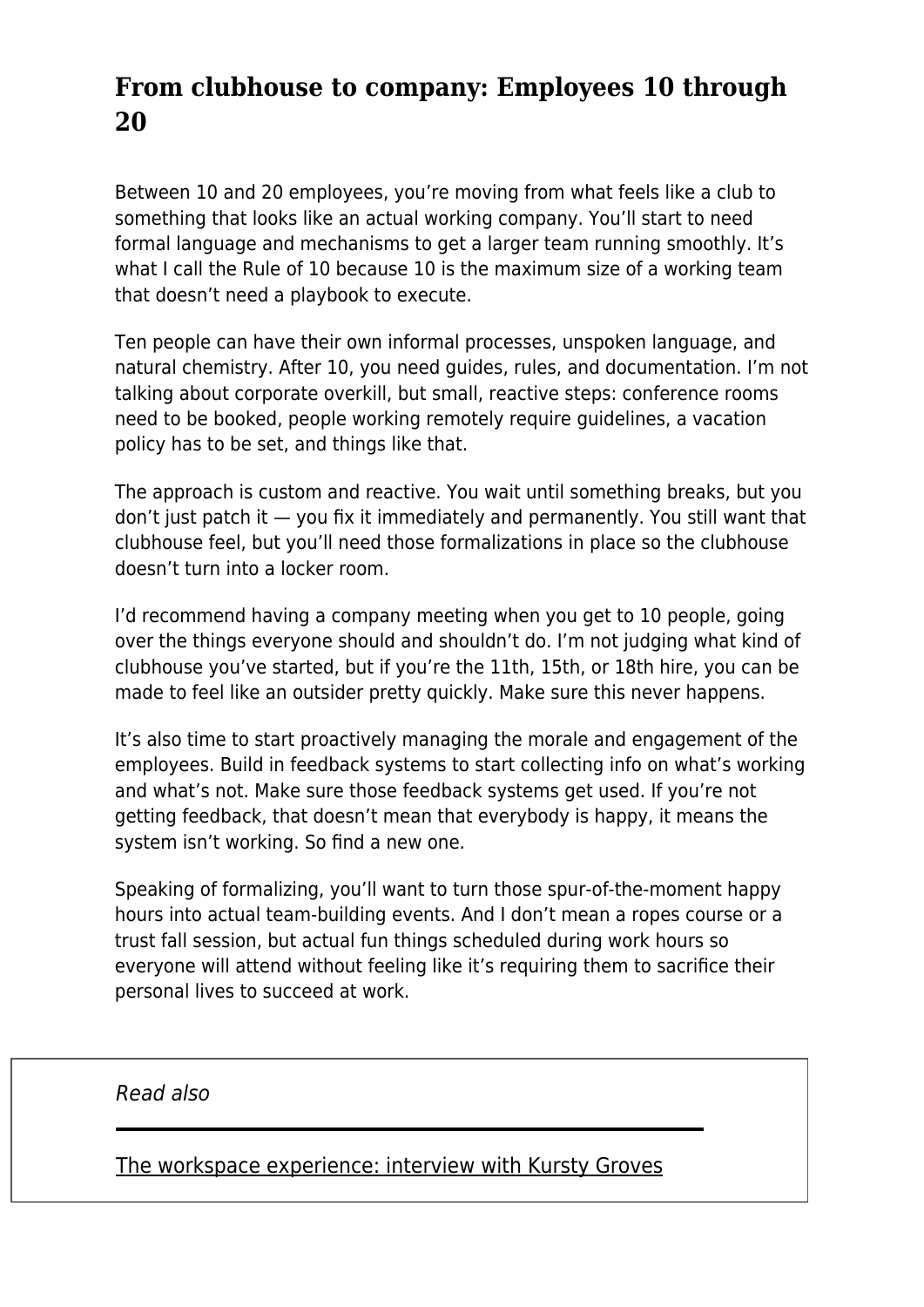#### **From company to cult: Employees 20 through 50**

It usually takes a long time to get from 20 to 50 employees, and it feels even longer, but once you hit 50 employees, culture is pretty much set in stone. So this is the time to shape the cult of your company.

Your leadership team should devote at least a couple hours a month to listening to those feedback systems you've already built and making adjustments. Every one of these monthly meetings should produce at least one new initiative to make the company a better place to work.

Develop your mission statement, your company's core values, and hire human resources to handle not just the head count but everything employees need to stay engaged and happy.

As a cult, you'll still want to be a hard shop to get into. In fact, one of the reasons this stage takes so long is that you're not only learning to do more business with fewer resources (scaling), but you're also very picky about who you hire, and the company is becoming so awesome that no one would dream of leaving. Not yet anyway.

If there is a local program that selects and awards the best places to work in your area, this is your goal. Win this every year. If there isn't a local program like this available, run your own internal program. Once or twice a year, anonymously survey every employee (make the survey one of the few cultural things that is mandatory) and give them 40–50 questions relating to their career, their personal growth, how they feel about the company, and what the company should start doing, stop doing, and keep doing. You might also want to make those results transparent to the entire company.

And this is just me, but do a simple, well-made T-shirt with the company logo on the front. Make sure everyone has a few. Spread the cult.

Read also

[How Experience Haus fuels curiosity, innovation and](https://www.maddyness.com/uk/2020/04/14/how-experience-haus-fuels-curiosity-innovation-and-creativity/) [creativity](https://www.maddyness.com/uk/2020/04/14/how-experience-haus-fuels-curiosity-innovation-and-creativity/)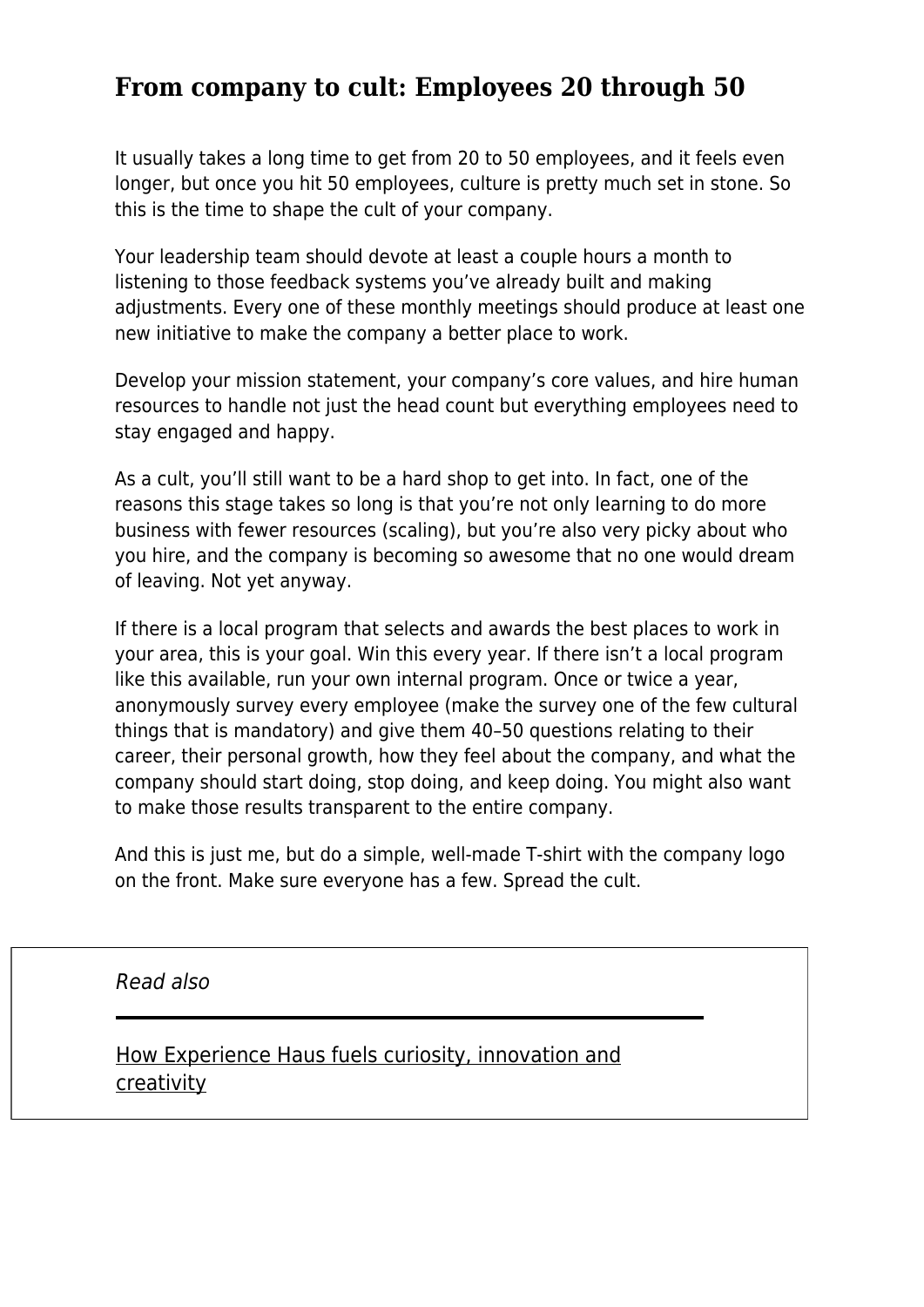#### **From cult to corporation: Employees 50 and up**

No cult lasts forever. At 50 employees, it's time to grow up, and this is where it gets rocky. The rules are going to get tighter and [the culture has to be](https://www.maddyness.com/uk/2019/10/22/chief-happiness-officer-poor-management/) [communicated](https://www.maddyness.com/uk/2019/10/22/chief-happiness-officer-poor-management/) in order to survive as you evolve from startup to corporation.

Here's an example: if your culture mandates that you're not a 9-to-5 shop, you'll want to outline what kind of time commitment you expect from your employees, how that's measured, and how they can excel in that area. Do that with everything. Relate the rules directly to your core values.

I say this stage will get rocky because this is where you'll have to assimilate your original employees one through 30 with the new, larger group of hires. They're likely to start bristling at all the new rules as well as what they see as a much wider allowance for slack and error for the new folks. They also might be starting to burn out.

# "No cult lasts forever. At 50 employees, it's time to grow up, and this is where it gets rocky."

I can't stress enough that you have to handle each case individually, which is hard, but it's just this one time. Then you'll have to make some choices because this is also where those people will start to weed themselves out.

No one leaves the cult, but people leave the corporation every day. So be a backstop for your best folks here. Start being more aware of their family and other outside commitments. Be proactive about communication. Break a few rules if those rules are going to be a stone in the shoes of your best people.

And then, this is going to sound crazy, break it all apart again. Always revert to the Rule of 10. You want to try to replicate the same efficiencies, synergies, and chemistry that you had as a small company with around 10 employees.

Find ways to get people working and playing together in groups of no more than 10. If you've got teams, make sure that the org chart doesn't lump anyone in with more than 10. If you've got projects, the working group should be no more than 10, and if you need more resources then borrow them from other groups of 10.